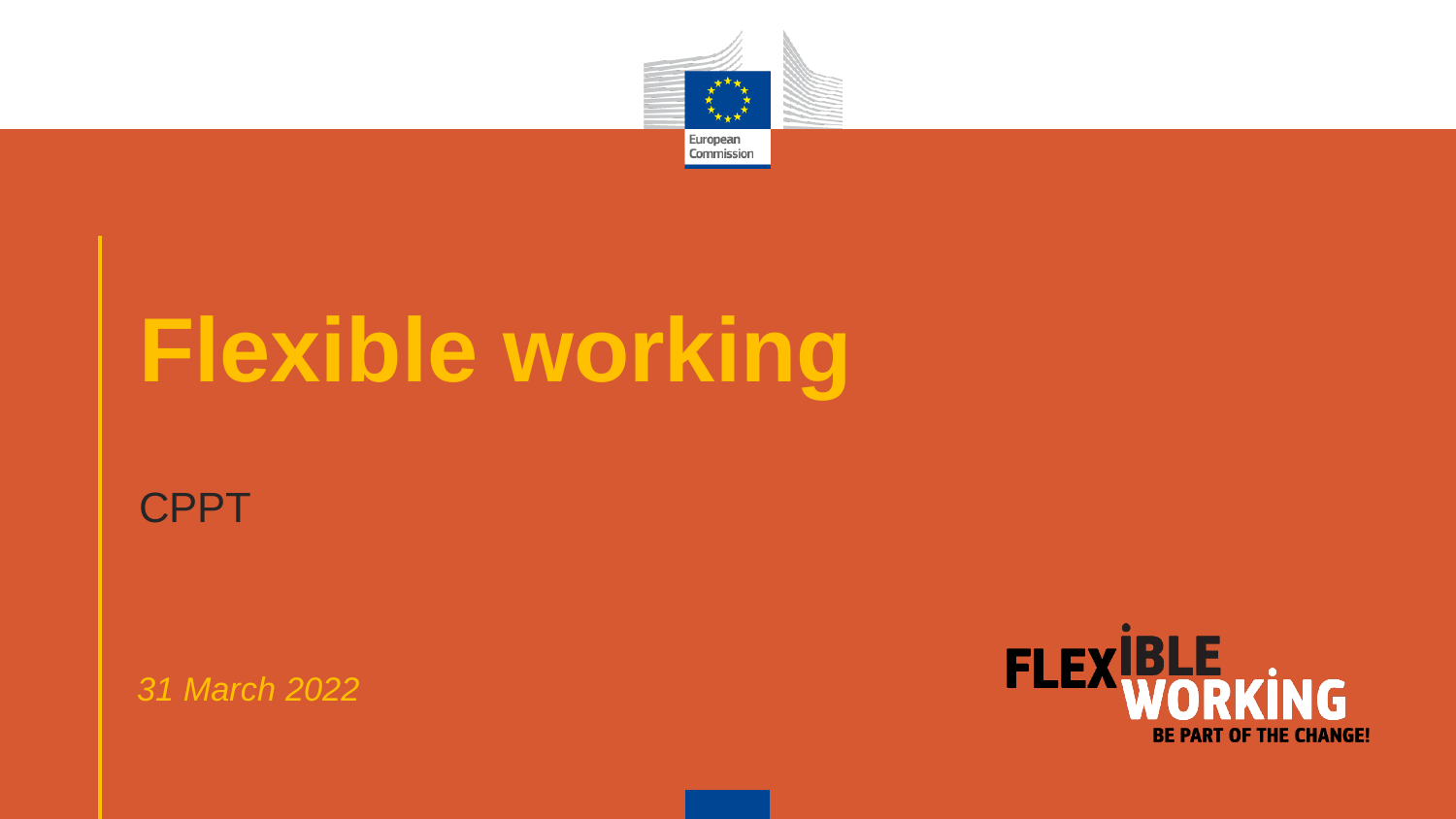

### Scope of change, when and goals





 $\begin{smallmatrix} \star^{\star\star}\star_{\star} \\ \star_{\star\to\star} \\ \star_{\star\to\star} \end{smallmatrix}$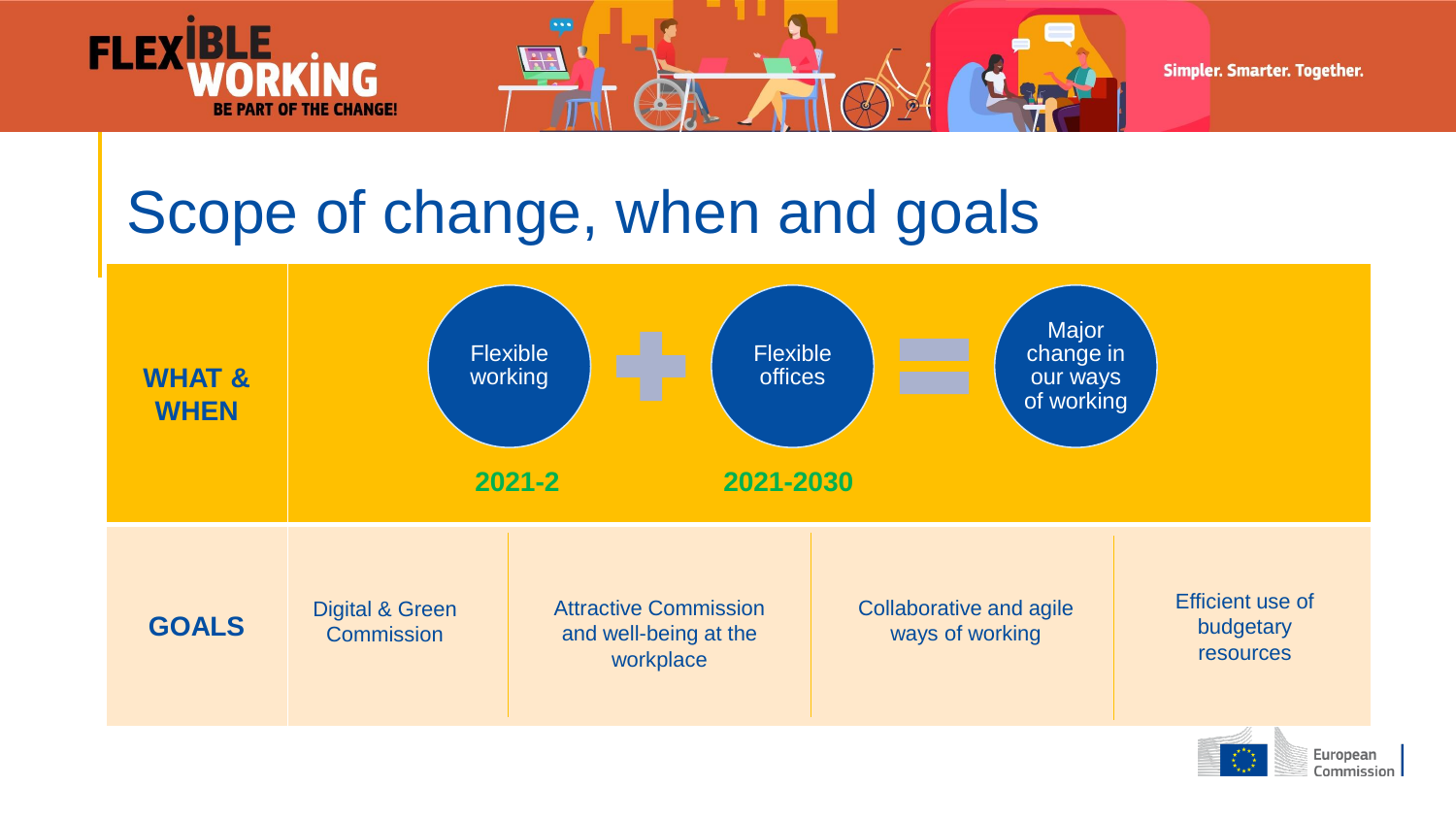

Simpler. Smarter. Together.

### Flex-Team: 7 departments, 2 tasks



**FLEX** 

- $\checkmark$  Support the transition to flexible working for the whole Commission
- $\checkmark$  Support the move to flexible offices for those DGs who move

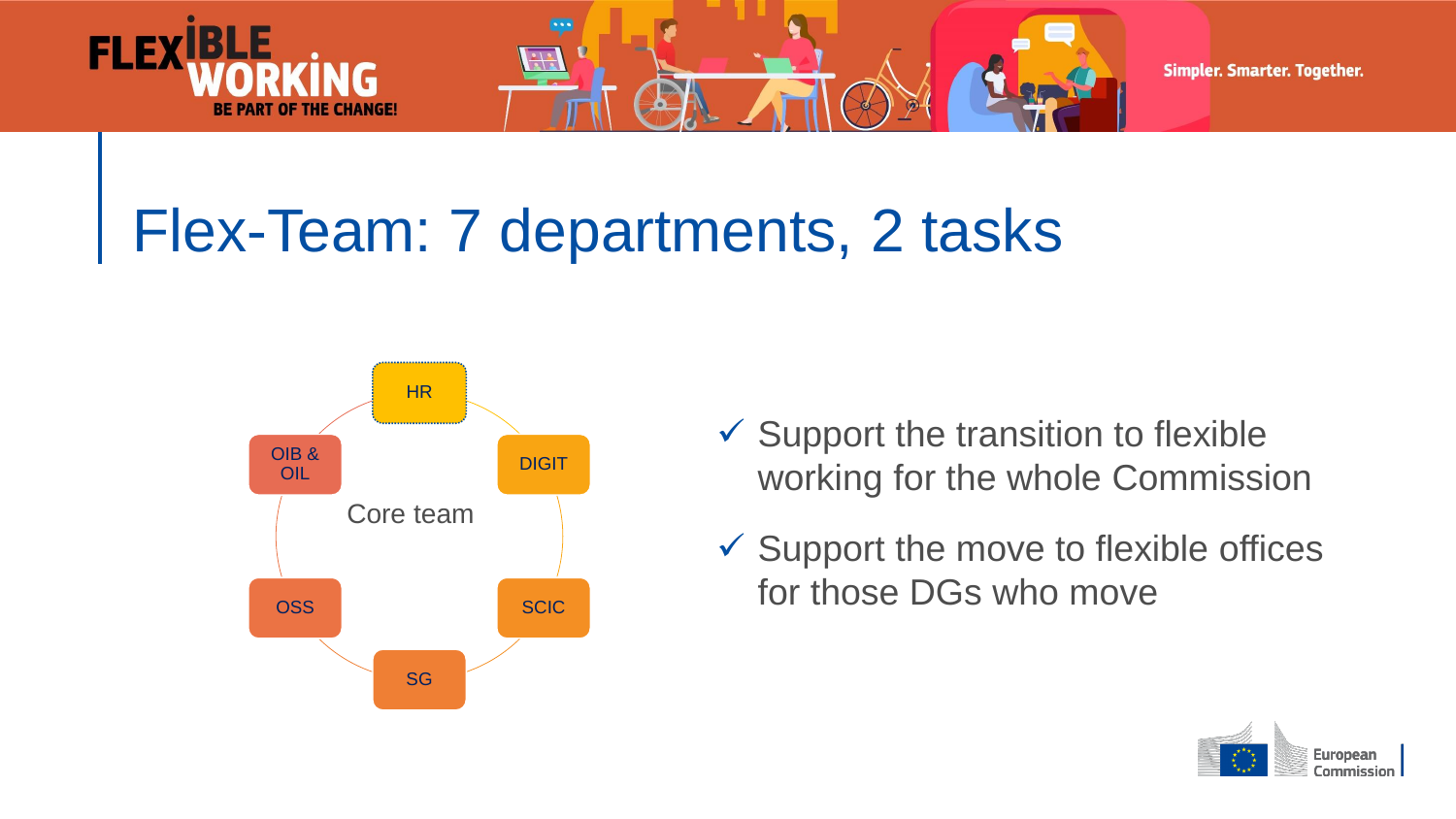

#### What we have been doing so far for all DGs...

#### **[Flexible working pages](https://myintracomm.ec.europa.eu/flexible-working/Pages/index.aspx)** (on My IntraComm)

- **Articles**
	- *Flexible working supported by M365, future time management rules, building policy, greening*
- **Practical guides**
- **Links to related content**
- **Blog**
	- *You can contribute too!*

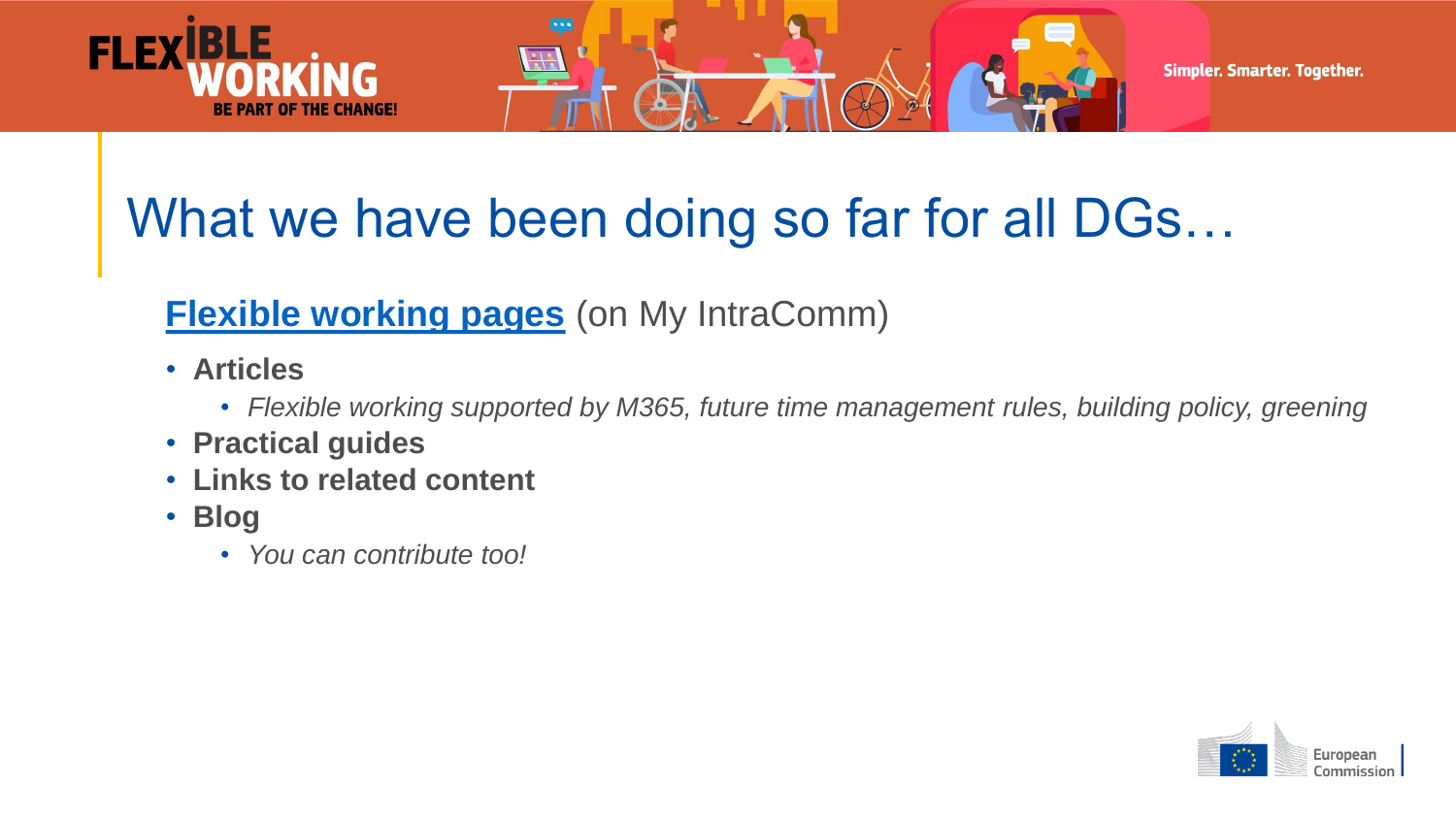

Simpler. Smarter. Together.

#### What we have been doing so far for DGs moving offices…

- **Exchange** between local task forces: regular meetings
- **Information package** for DGs moving to flexible workspaces
	- *Principles of flexible working, 5-stage planner, how the FLEX team can help*
- **Workshop design and facilitation -** behavioural side of change
- **Presentations** to management teams
- **External speakers** to inspire last one on 17 March for all staff

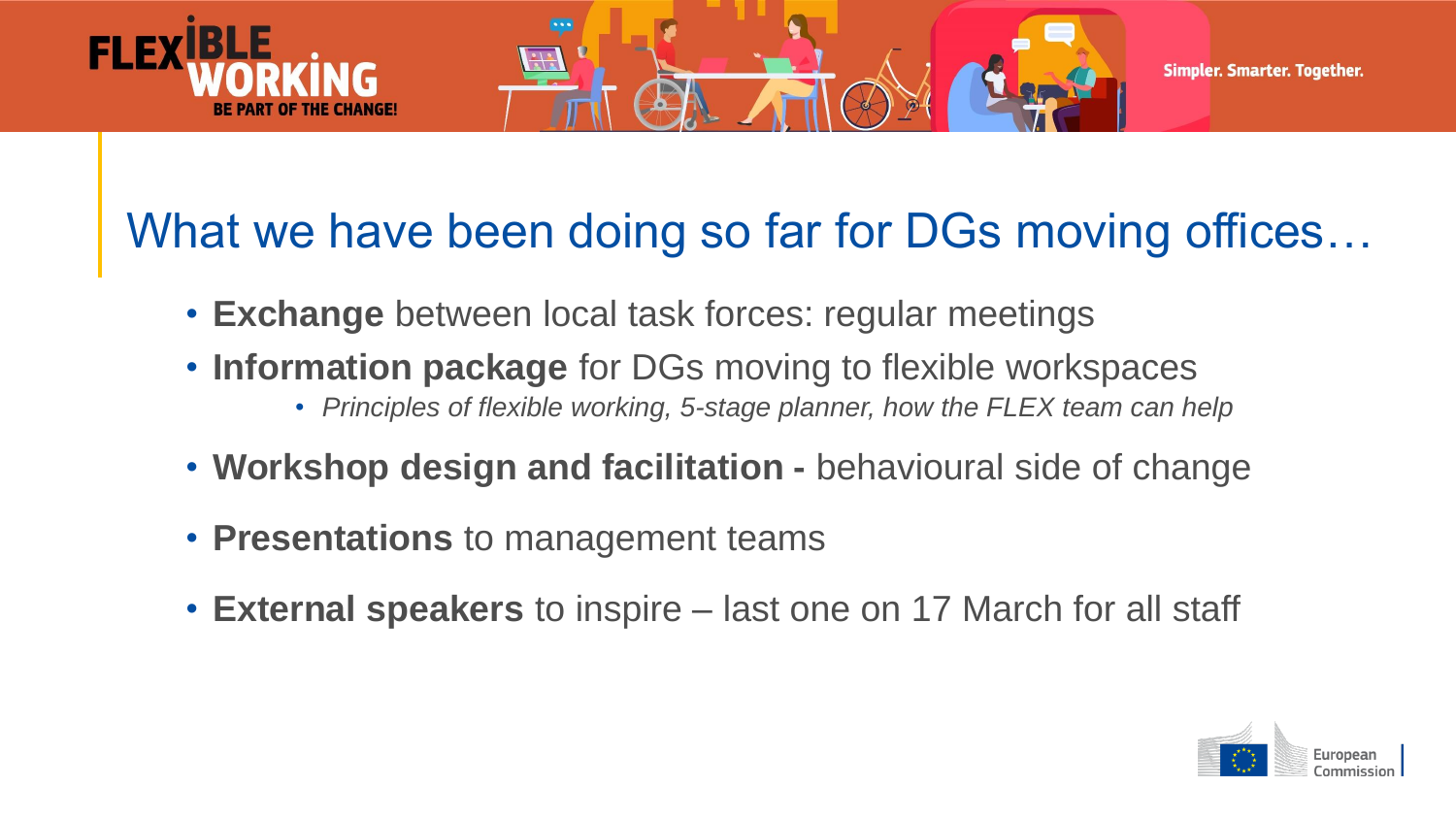



Simpler. Smarter. Together.

### What we are planning next for...

#### **…All DGs**

- $\checkmark$  Intensive communication FAQs and guidelines for the new working time decision
- $\checkmark$  Assessing transition to flexible working

#### **…DGs moving offices**

- $\checkmark$  Workshops including team and whole floor events around office etiquette
- $\checkmark$  Feedback process with all DGs that moved in recent months, linked to 100 days rule
- $\checkmark$  Learning from the past to support future moves
- $\checkmark$  Sourcing additional inspiration from external organisations

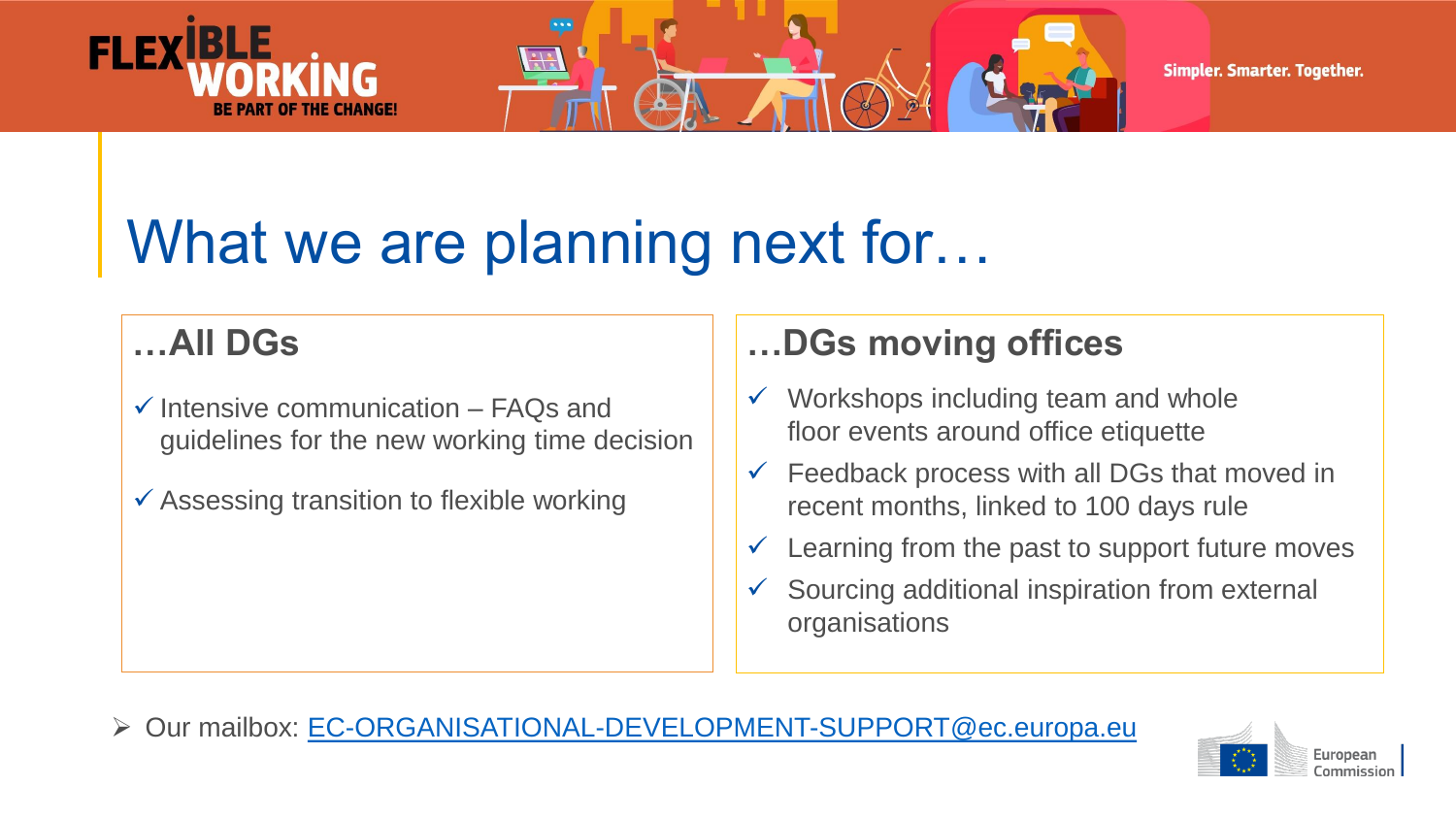

# Making the transition to flexible working: Why?

- Knowledge work is more time and space independent than other work.
- KW can **adapt their workstyle** to align their professional objectives and personal preferences within the framework of corporate policies = **increased efficiency** and **enhanced well-being** = allows people to thrive in a work environment where individual differences are accounted for.
- So why to come the office?
	- Connect with colleagues = team cohesion
	- Connect with stakeholders
	- Integrate newcomers
	- Build relationships

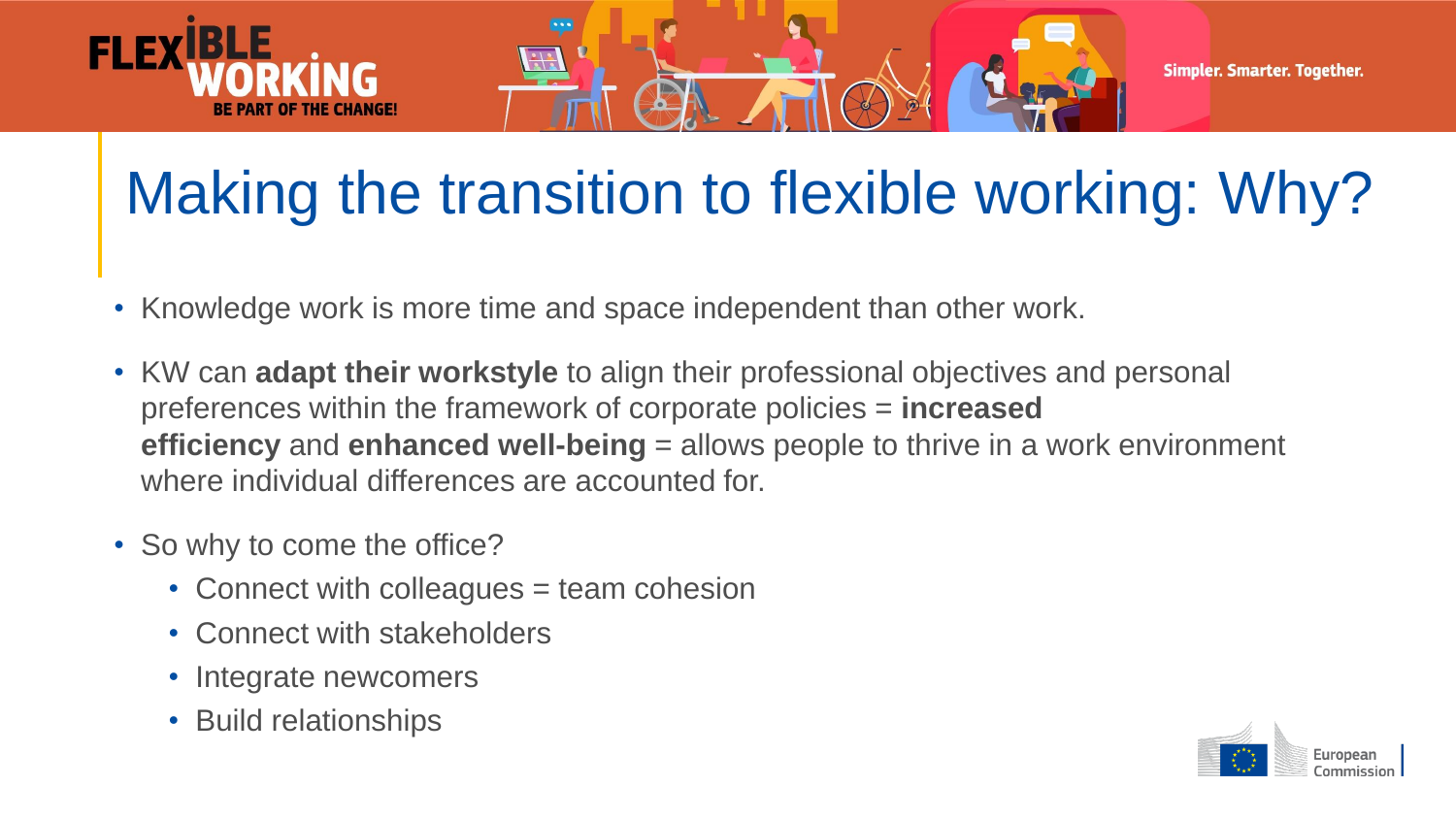

# Making the transition to flexible working: How?

- Each DG needs to decide on degree of flexibility given to managers
- Focus on the team. Agree together
	- When to work, when to come to the office
	- We come to the office to connect with colleagues, so organise days for the team to work together
	- How to work, which tools to use
	- How to use flexible offices
- Encourage flexibility during the day & the week
	- E.g. can start at home, come later to avoid traffic, leave early to pick up kids, continue from home